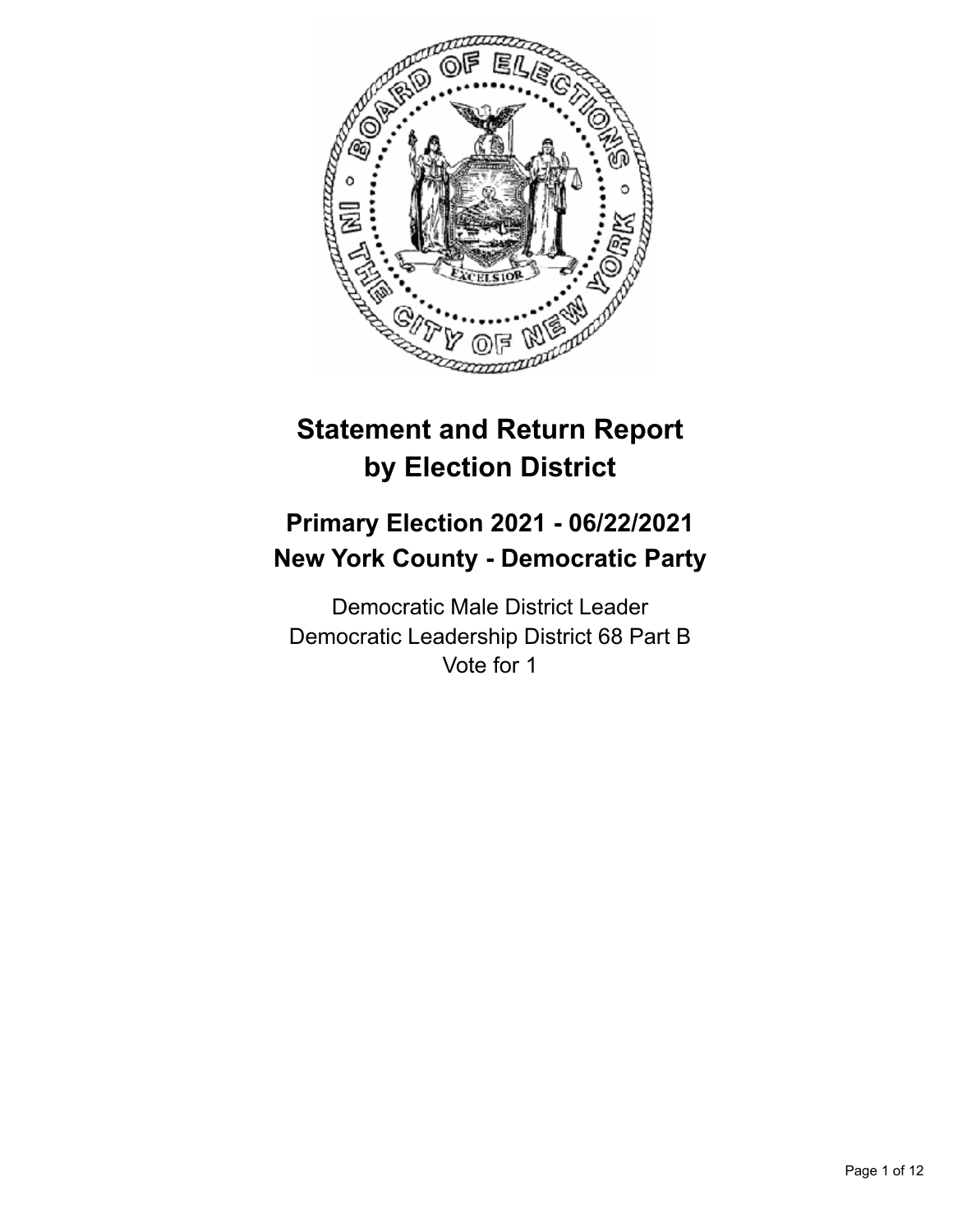

| <b>PUBLIC COUNTER</b>                                    | 199      |
|----------------------------------------------------------|----------|
| <b>MANUALLY COUNTED EMERGENCY</b>                        | $\Omega$ |
| ABSENTEE / MILITARY                                      | 24       |
| <b>AFFIDAVIT</b>                                         | 4        |
| <b>Total Ballots</b>                                     | 227      |
| Less - Inapplicable Federal/Special Presidential Ballots | 0        |
| <b>Total Applicable Ballots</b>                          | 227      |
| <b>HARRY RODRIGUEZ</b>                                   | 65       |
| <b>MANUEL ONATIVIA</b>                                   | 47       |
| <b>KELMY RODRIQUEZ</b>                                   | 32       |
| XAVIER SANTIAGO (WRITE-IN)                               |          |
| <b>Total Votes</b>                                       | 145      |
| Unrecorded                                               | 82       |

## **016/68**

| PUBLIC COUNTER                                           | 137 |
|----------------------------------------------------------|-----|
| <b>MANUALLY COUNTED EMERGENCY</b>                        | 0   |
| <b>ABSENTEE / MILITARY</b>                               | 5   |
| <b>AFFIDAVIT</b>                                         | 0   |
| <b>Total Ballots</b>                                     | 142 |
| Less - Inapplicable Federal/Special Presidential Ballots | 0   |
| <b>Total Applicable Ballots</b>                          | 142 |
| <b>HARRY RODRIGUEZ</b>                                   | 69  |
| <b>MANUEL ONATIVIA</b>                                   | 28  |
| <b>KELMY RODRIQUEZ</b>                                   | 23  |
| ALEJANDRO MEJIA (WRITE-IN)                               | 1   |
| <b>Total Votes</b>                                       | 121 |
| Unrecorded                                               | 21  |

| PUBLIC COUNTER                                           | 109 |
|----------------------------------------------------------|-----|
| <b>MANUALLY COUNTED EMERGENCY</b>                        | 0   |
| ABSENTEE / MILITARY                                      | 12  |
| AFFIDAVIT                                                | 18  |
| <b>Total Ballots</b>                                     | 139 |
| Less - Inapplicable Federal/Special Presidential Ballots | 0   |
| <b>Total Applicable Ballots</b>                          | 139 |
| <b>HARRY RODRIGUEZ</b>                                   | 61  |
| <b>MANUEL ONATIVIA</b>                                   | 21  |
| <b>KELMY RODRIQUEZ</b>                                   | 16  |
| ANDREW PADILLA (WRITE-IN)                                | 2   |
| UNATTRIBUTABLE WRITE-IN (WRITE-IN)                       | 1   |
| <b>Total Votes</b>                                       | 101 |
| Unrecorded                                               | 38  |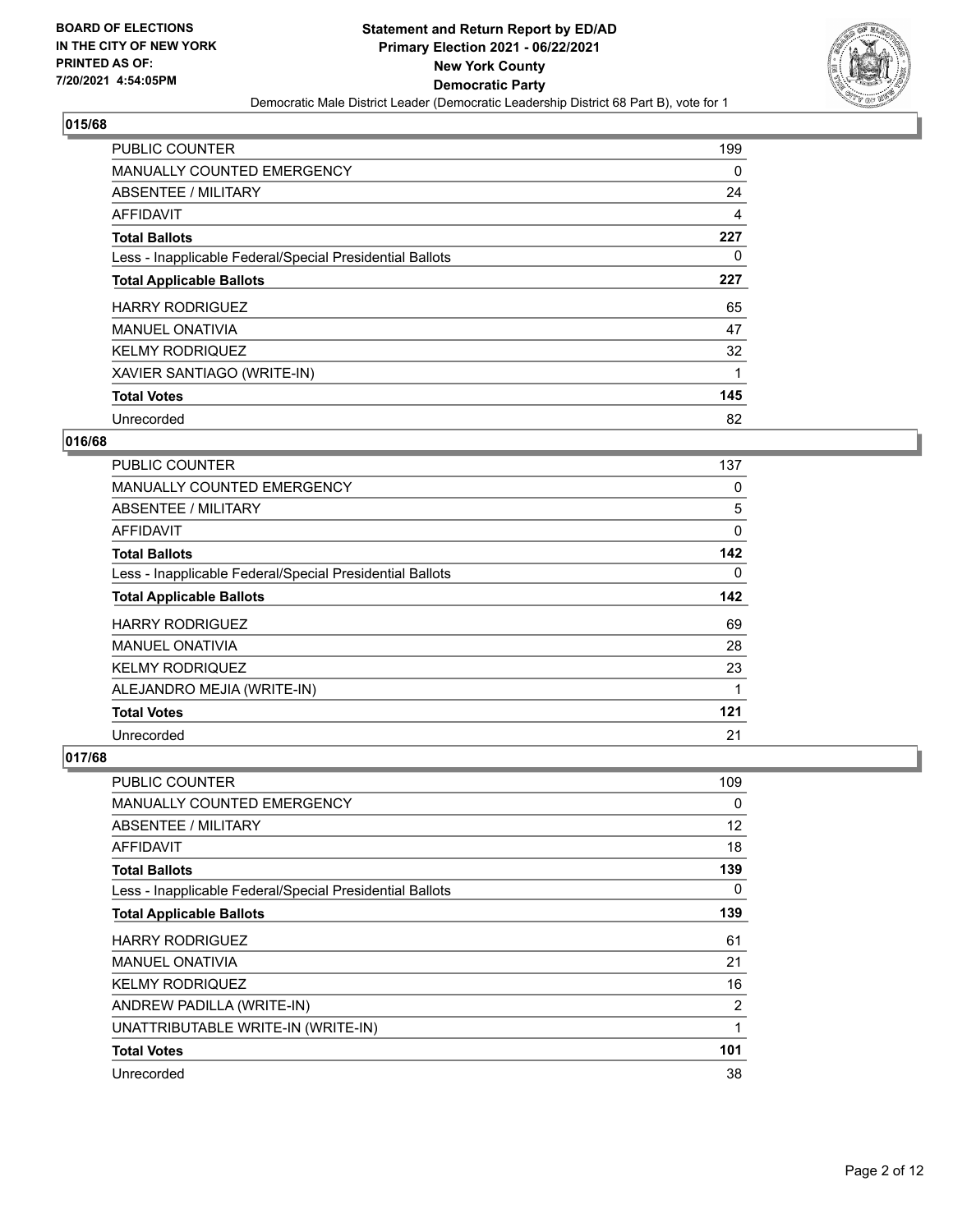

| <b>PUBLIC COUNTER</b>                                    | 99  |
|----------------------------------------------------------|-----|
| <b>MANUALLY COUNTED EMERGENCY</b>                        | 0   |
| ABSENTEE / MILITARY                                      | 12  |
| AFFIDAVIT                                                | 0   |
| <b>Total Ballots</b>                                     | 111 |
| Less - Inapplicable Federal/Special Presidential Ballots | 0   |
|                                                          |     |
| <b>Total Applicable Ballots</b>                          | 111 |
| <b>HARRY RODRIGUEZ</b>                                   | 52  |
| <b>MANUEL ONATIVIA</b>                                   | 21  |
| <b>KELMY RODRIQUEZ</b>                                   | 13  |
| <b>Total Votes</b>                                       | 86  |

#### **021/68**

| PUBLIC COUNTER                                           | 109      |
|----------------------------------------------------------|----------|
| <b>MANUALLY COUNTED EMERGENCY</b>                        | 0        |
| ABSENTEE / MILITARY                                      | 4        |
| <b>AFFIDAVIT</b>                                         | 7        |
| <b>Total Ballots</b>                                     | 120      |
| Less - Inapplicable Federal/Special Presidential Ballots | $\Omega$ |
| <b>Total Applicable Ballots</b>                          | 120      |
| <b>HARRY RODRIGUEZ</b>                                   | 61       |
| <b>MANUEL ONATIVIA</b>                                   | 11       |
| <b>KELMY RODRIQUEZ</b>                                   | 15       |
| <b>CURTIS SLIWA (WRITE-IN)</b>                           | 1        |
| <b>Total Votes</b>                                       | 88       |
| Unrecorded                                               | 32       |

| <b>PUBLIC COUNTER</b>                                    | 201 |
|----------------------------------------------------------|-----|
| <b>MANUALLY COUNTED EMERGENCY</b>                        | 0   |
| ABSENTEE / MILITARY                                      | 7   |
| AFFIDAVIT                                                | 3   |
| <b>Total Ballots</b>                                     | 211 |
| Less - Inapplicable Federal/Special Presidential Ballots | 0   |
| <b>Total Applicable Ballots</b>                          | 211 |
| <b>HARRY RODRIGUEZ</b>                                   | 88  |
| <b>MANUEL ONATIVIA</b>                                   | 45  |
| <b>KELMY RODRIQUEZ</b>                                   | 29  |
| <b>Total Votes</b>                                       | 162 |
| Unrecorded                                               | 49  |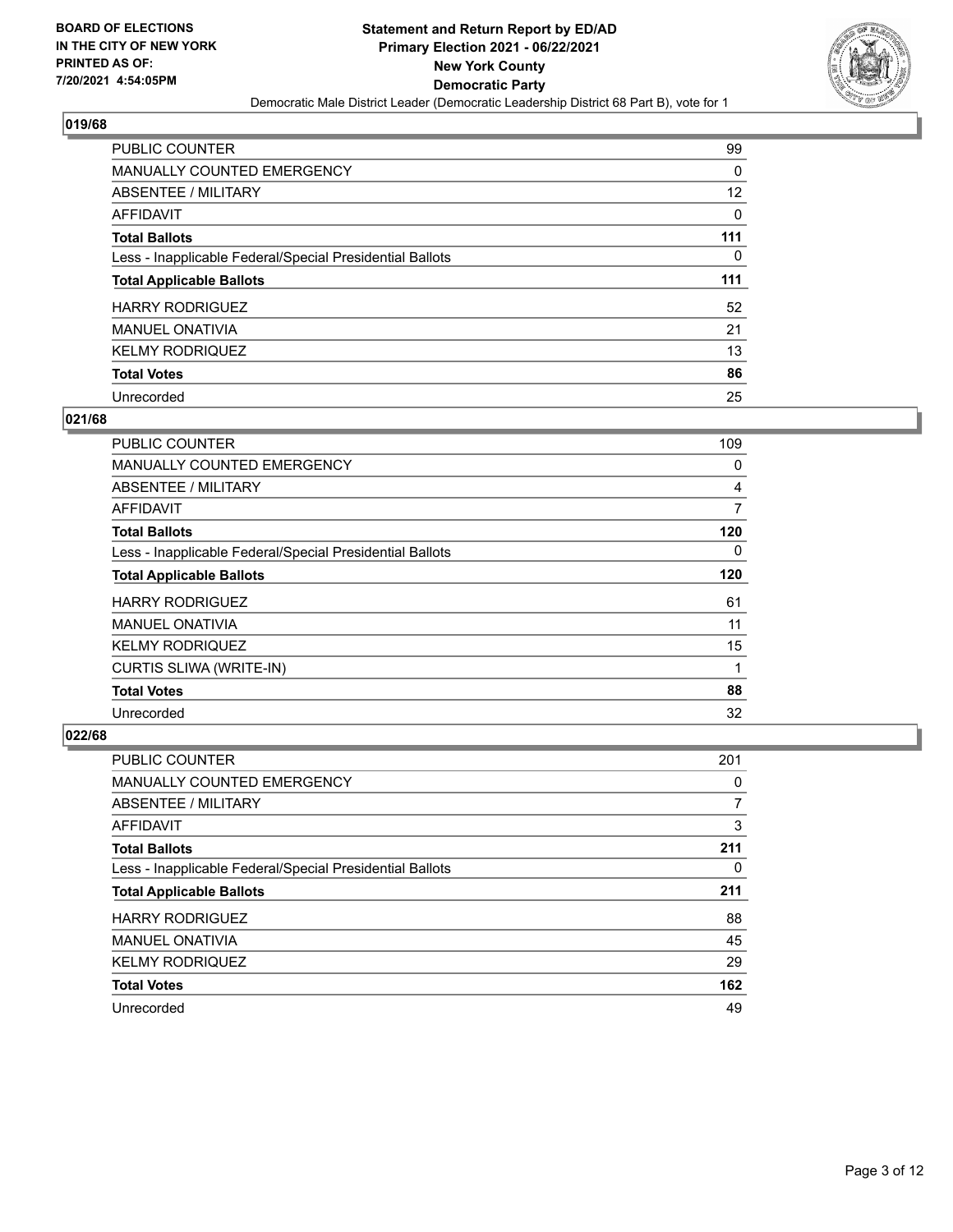

| PUBLIC COUNTER                                           | 146      |
|----------------------------------------------------------|----------|
| <b>MANUALLY COUNTED EMERGENCY</b>                        | $\Omega$ |
| ABSENTEE / MILITARY                                      | 14       |
| <b>AFFIDAVIT</b>                                         |          |
| <b>Total Ballots</b>                                     | 161      |
| Less - Inapplicable Federal/Special Presidential Ballots | 0        |
| <b>Total Applicable Ballots</b>                          | 161      |
| <b>HARRY RODRIGUEZ</b>                                   | 57       |
| <b>MANUEL ONATIVIA</b>                                   | 34       |
| <b>KELMY RODRIQUEZ</b>                                   | 28       |
| UNATTRIBUTABLE WRITE-IN (WRITE-IN)                       | 1        |
| <b>Total Votes</b>                                       | 120      |
| Unrecorded                                               | 41       |

#### **032/68**

| <b>PUBLIC COUNTER</b>                                    | 78             |
|----------------------------------------------------------|----------------|
| <b>MANUALLY COUNTED EMERGENCY</b>                        | 0              |
| ABSENTEE / MILITARY                                      | $\overline{2}$ |
| <b>AFFIDAVIT</b>                                         | $\overline{2}$ |
| <b>Total Ballots</b>                                     | 82             |
| Less - Inapplicable Federal/Special Presidential Ballots | 0              |
| <b>Total Applicable Ballots</b>                          | 82             |
| <b>HARRY RODRIGUEZ</b>                                   | 33             |
| <b>MANUEL ONATIVIA</b>                                   | 15             |
| <b>KELMY RODRIQUEZ</b>                                   | 15             |
| <b>Total Votes</b>                                       | 63             |
| Unrecorded                                               | 19             |

| <b>PUBLIC COUNTER</b>                                    | 150 |
|----------------------------------------------------------|-----|
| <b>MANUALLY COUNTED EMERGENCY</b>                        | 0   |
| ABSENTEE / MILITARY                                      | 11  |
| AFFIDAVIT                                                | 2   |
| <b>Total Ballots</b>                                     | 163 |
| Less - Inapplicable Federal/Special Presidential Ballots | 0   |
| <b>Total Applicable Ballots</b>                          | 163 |
| <b>HARRY RODRIGUEZ</b>                                   | 68  |
| <b>MANUEL ONATIVIA</b>                                   | 30  |
|                                                          | 22  |
| <b>KELMY RODRIQUEZ</b>                                   |     |
| <b>Total Votes</b>                                       | 120 |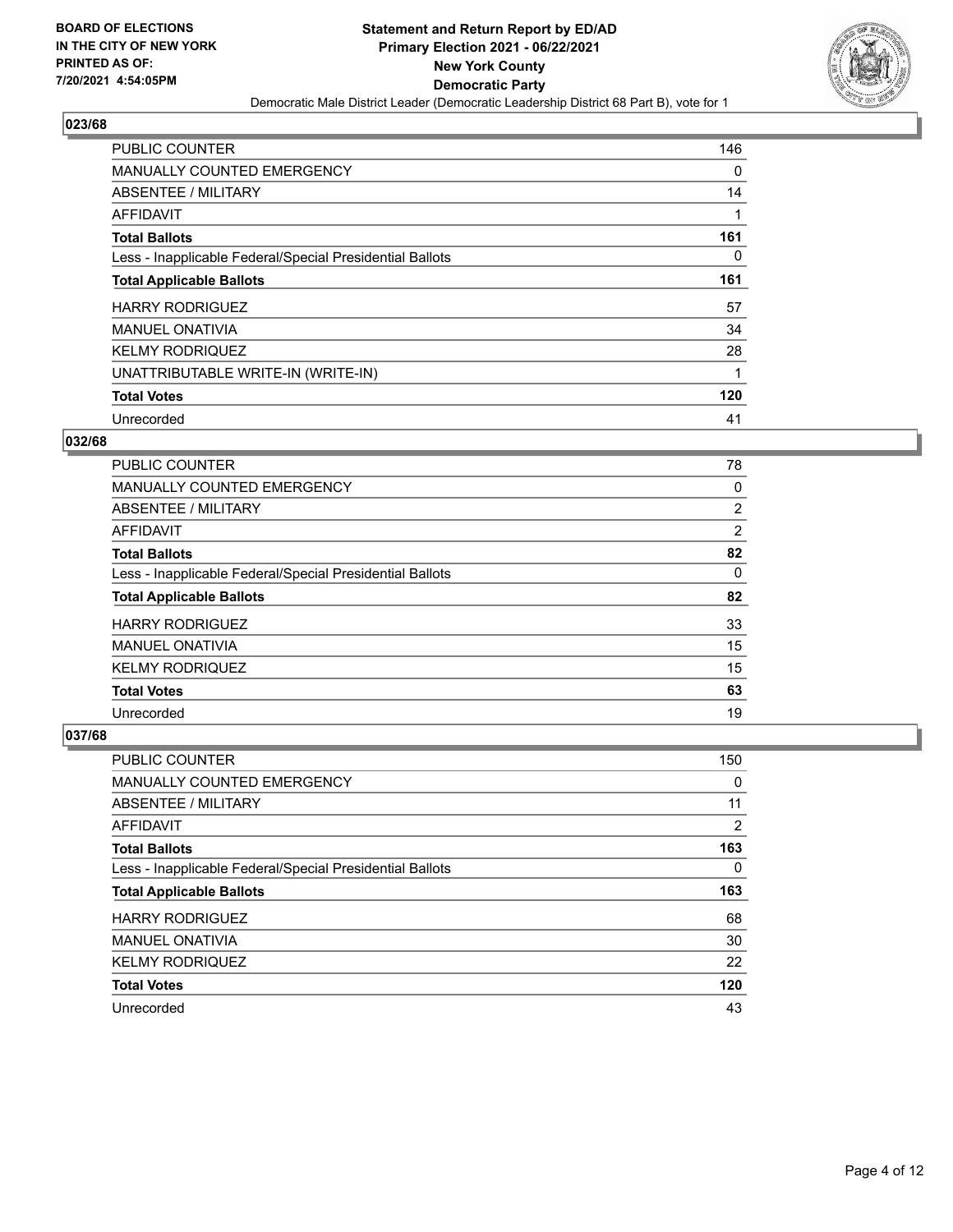

| PUBLIC COUNTER                                           | 162      |
|----------------------------------------------------------|----------|
| <b>MANUALLY COUNTED EMERGENCY</b>                        | 0        |
| ABSENTEE / MILITARY                                      | 14       |
| <b>AFFIDAVIT</b>                                         | 7        |
| <b>Total Ballots</b>                                     | 183      |
| Less - Inapplicable Federal/Special Presidential Ballots | $\Omega$ |
| <b>Total Applicable Ballots</b>                          | 183      |
| <b>HARRY RODRIGUEZ</b>                                   | 56       |
| <b>MANUEL ONATIVIA</b>                                   | 33       |
| <b>KELMY RODRIQUEZ</b>                                   | 36       |
| DANEIL SYLERRP (WRITE-IN)                                |          |
| <b>Total Votes</b>                                       | 126      |
| Unrecorded                                               | 57       |

#### **039/68**

| PUBLIC COUNTER                                           | 171 |
|----------------------------------------------------------|-----|
| <b>MANUALLY COUNTED EMERGENCY</b>                        | 0   |
| ABSENTEE / MILITARY                                      | 12  |
| AFFIDAVIT                                                | 5   |
| <b>Total Ballots</b>                                     | 188 |
| Less - Inapplicable Federal/Special Presidential Ballots | 0   |
| <b>Total Applicable Ballots</b>                          | 188 |
| <b>HARRY RODRIGUEZ</b>                                   | 81  |
| <b>MANUEL ONATIVIA</b>                                   | 35  |
| <b>KELMY RODRIQUEZ</b>                                   | 18  |
| <b>ISAAC WRIGHT (WRITE-IN)</b>                           | 1   |
| <b>Total Votes</b>                                       | 135 |
| Unrecorded                                               | 53  |

| PUBLIC COUNTER                                           | 164 |
|----------------------------------------------------------|-----|
| <b>MANUALLY COUNTED EMERGENCY</b>                        | 0   |
| ABSENTEE / MILITARY                                      | 18  |
| AFFIDAVIT                                                |     |
| <b>Total Ballots</b>                                     | 183 |
| Less - Inapplicable Federal/Special Presidential Ballots | 0   |
|                                                          | 183 |
| <b>Total Applicable Ballots</b>                          |     |
| <b>HARRY RODRIGUEZ</b>                                   | 88  |
| <b>MANUEL ONATIVIA</b>                                   | 28  |
| <b>KELMY RODRIQUEZ</b>                                   | 21  |
| <b>Total Votes</b>                                       | 137 |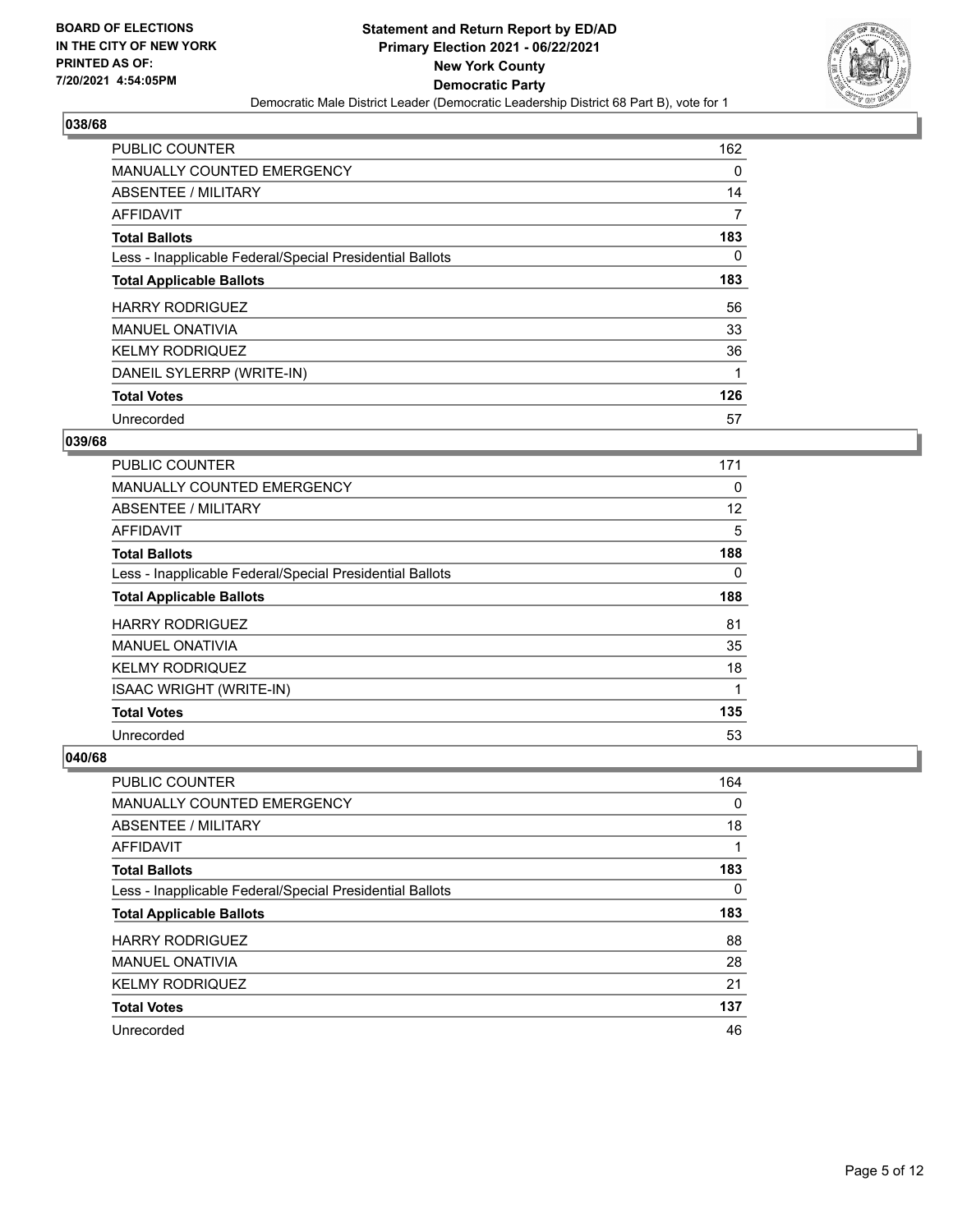

| <b>PUBLIC COUNTER</b>                                    | 101      |
|----------------------------------------------------------|----------|
| <b>MANUALLY COUNTED EMERGENCY</b>                        | $\Omega$ |
| ABSENTEE / MILITARY                                      | 12       |
| <b>AFFIDAVIT</b>                                         | 2        |
| <b>Total Ballots</b>                                     | 115      |
| Less - Inapplicable Federal/Special Presidential Ballots | $\Omega$ |
| <b>Total Applicable Ballots</b>                          | 115      |
| <b>HARRY RODRIGUEZ</b>                                   | 50       |
| <b>MANUEL ONATIVIA</b>                                   | 20       |
| <b>KELMY RODRIQUEZ</b>                                   | 25       |
| UNATTRIBUTABLE WRITE-IN (WRITE-IN)                       |          |
| <b>Total Votes</b>                                       | 96       |
| Unrecorded                                               | 19       |

#### **045/68**

| <b>PUBLIC COUNTER</b>                                    | 63 |
|----------------------------------------------------------|----|
| <b>MANUALLY COUNTED EMERGENCY</b>                        | 0  |
| ABSENTEE / MILITARY                                      | 5  |
| AFFIDAVIT                                                | 1  |
| <b>Total Ballots</b>                                     | 69 |
| Less - Inapplicable Federal/Special Presidential Ballots | 0  |
| <b>Total Applicable Ballots</b>                          | 69 |
| <b>HARRY RODRIGUEZ</b>                                   | 24 |
| <b>MANUEL ONATIVIA</b>                                   | 14 |
| <b>KELMY RODRIQUEZ</b>                                   | 12 |
| PAPERBOY LOVE PRINCE (WRITE-IN)                          | 1  |
| SHAUN ABREU (WRITE-IN)                                   | 1  |
| UNATTRIBUTABLE WRITE-IN (WRITE-IN)                       | 1  |
| <b>Total Votes</b>                                       | 53 |
| Unrecorded                                               | 16 |

| PUBLIC COUNTER                                           | 152      |
|----------------------------------------------------------|----------|
| <b>MANUALLY COUNTED EMERGENCY</b>                        | 0        |
| ABSENTEE / MILITARY                                      | 6        |
| AFFIDAVIT                                                | 0        |
| <b>Total Ballots</b>                                     | 158      |
| Less - Inapplicable Federal/Special Presidential Ballots | $\Omega$ |
| <b>Total Applicable Ballots</b>                          | 158      |
| <b>HARRY RODRIGUEZ</b>                                   | 56       |
| <b>MANUEL ONATIVIA</b>                                   | 35       |
| <b>KELMY RODRIQUEZ</b>                                   | 30       |
| UNATTRIBUTABLE WRITE-IN (WRITE-IN)                       |          |
| <b>Total Votes</b>                                       | 122      |
| Unrecorded                                               | 36       |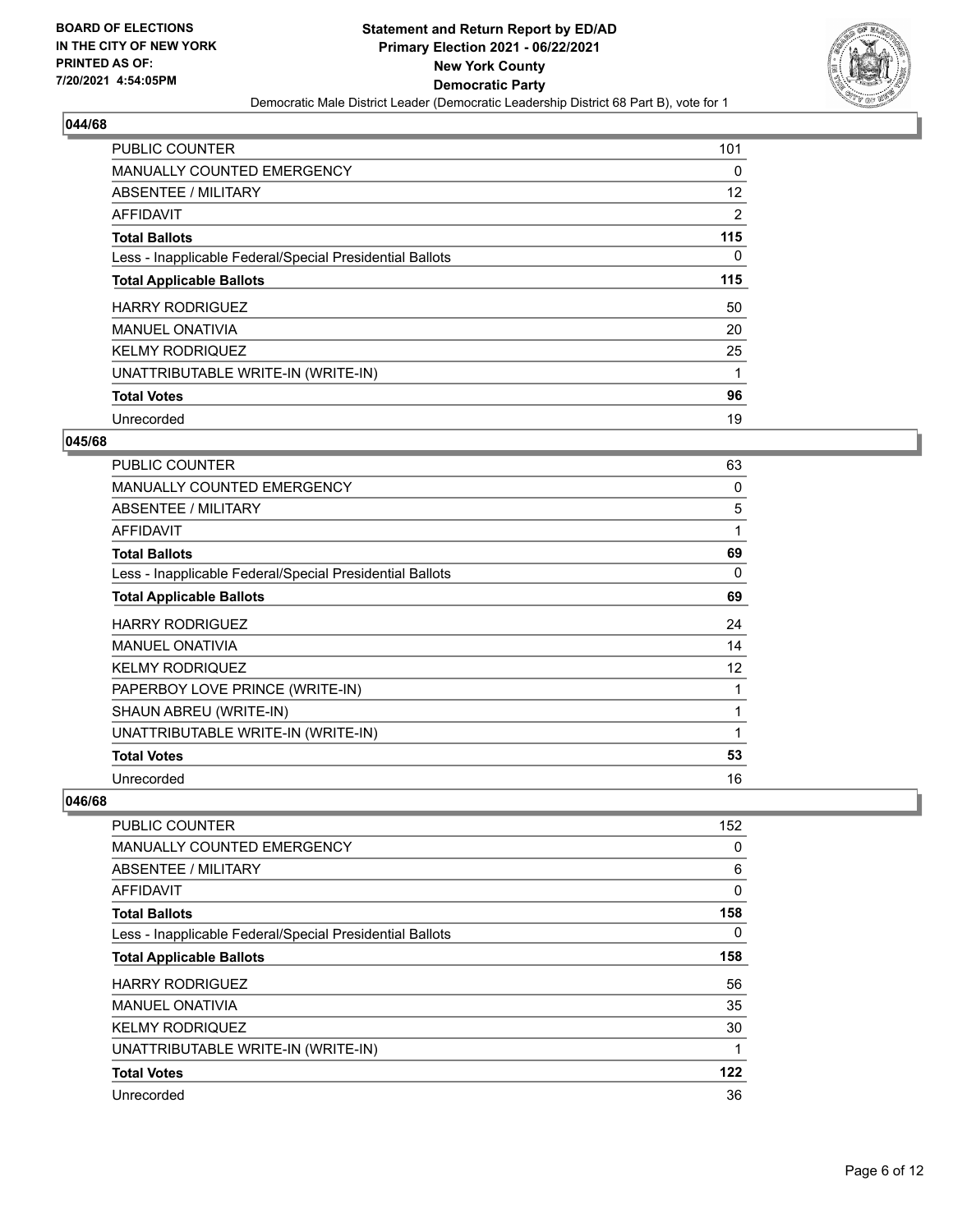

| <b>PUBLIC COUNTER</b>                                    | 60             |
|----------------------------------------------------------|----------------|
| MANUALLY COUNTED EMERGENCY                               | 0              |
| ABSENTEE / MILITARY                                      | $\overline{2}$ |
| AFFIDAVIT                                                | $\Omega$       |
| <b>Total Ballots</b>                                     | 62             |
| Less - Inapplicable Federal/Special Presidential Ballots | 0              |
| <b>Total Applicable Ballots</b>                          | 62             |
|                                                          |                |
| <b>HARRY RODRIGUEZ</b>                                   | 27             |
| <b>MANUEL ONATIVIA</b>                                   | 13             |
| <b>KELMY RODRIQUEZ</b>                                   | 8              |
| <b>Total Votes</b>                                       | 48             |

#### **068/68**

| <b>PUBLIC COUNTER</b>                                    | 93             |
|----------------------------------------------------------|----------------|
| MANUALLY COUNTED EMERGENCY                               | 0              |
| ABSENTEE / MILITARY                                      | $\overline{2}$ |
| AFFIDAVIT                                                | $\Omega$       |
| <b>Total Ballots</b>                                     | 95             |
| Less - Inapplicable Federal/Special Presidential Ballots | $\Omega$       |
| <b>Total Applicable Ballots</b>                          | 95             |
| <b>HARRY RODRIGUEZ</b>                                   | 37             |
| <b>MANUEL ONATIVIA</b>                                   | 23             |
| <b>KELMY RODRIQUEZ</b>                                   | 20             |
| <b>Total Votes</b>                                       | 80             |
| Unrecorded                                               | 15             |

| PUBLIC COUNTER                                           | 134      |
|----------------------------------------------------------|----------|
| <b>MANUALLY COUNTED EMERGENCY</b>                        | 0        |
| ABSENTEE / MILITARY                                      | 10       |
| AFFIDAVIT                                                | 0        |
| <b>Total Ballots</b>                                     | 144      |
| Less - Inapplicable Federal/Special Presidential Ballots | $\Omega$ |
| <b>Total Applicable Ballots</b>                          | 144      |
| <b>HARRY RODRIGUEZ</b>                                   | 72       |
| <b>MANUEL ONATIVIA</b>                                   | 19       |
| <b>KELMY RODRIQUEZ</b>                                   | 20       |
| KEITH LILLY (WRITE-IN)                                   |          |
| <b>Total Votes</b>                                       | $112$    |
| Unrecorded                                               | 32       |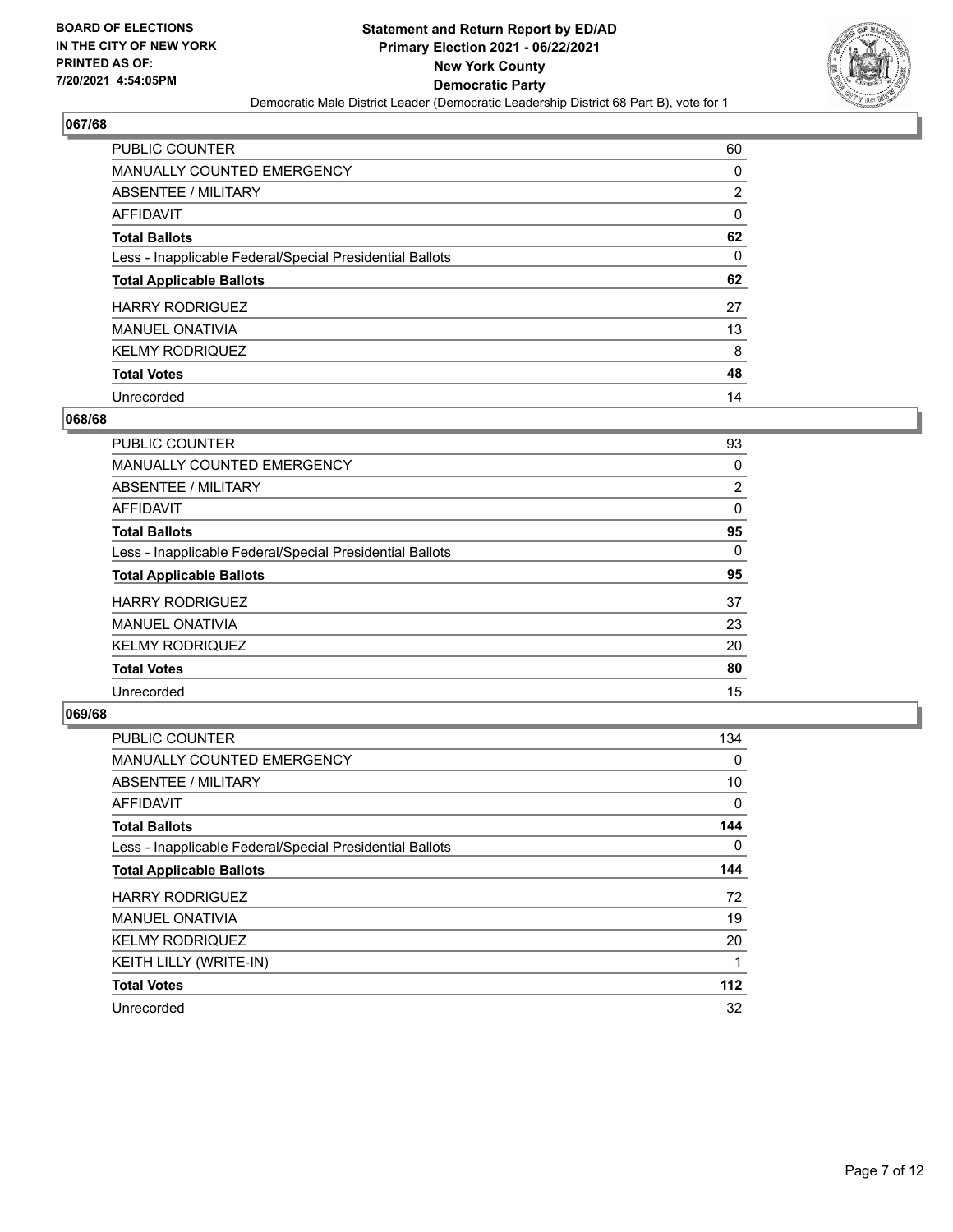

| <b>PUBLIC COUNTER</b>                                    | 69             |
|----------------------------------------------------------|----------------|
| <b>MANUALLY COUNTED EMERGENCY</b>                        | 0              |
| <b>ABSENTEE / MILITARY</b>                               | 3              |
| AFFIDAVIT                                                | $\overline{2}$ |
| <b>Total Ballots</b>                                     | 74             |
| Less - Inapplicable Federal/Special Presidential Ballots | $\Omega$       |
| <b>Total Applicable Ballots</b>                          | 74             |
| <b>HARRY RODRIGUEZ</b>                                   | 38             |
| <b>MANUEL ONATIVIA</b>                                   | 15             |
| <b>KELMY RODRIQUEZ</b>                                   | 14             |
| <b>Total Votes</b>                                       | 67             |
|                                                          |                |

#### **072/68**

| PUBLIC COUNTER                                           | 83       |
|----------------------------------------------------------|----------|
| <b>MANUALLY COUNTED EMERGENCY</b>                        | 0        |
| ABSENTEE / MILITARY                                      | 12       |
| <b>AFFIDAVIT</b>                                         | 3        |
| <b>Total Ballots</b>                                     | 98       |
| Less - Inapplicable Federal/Special Presidential Ballots | $\Omega$ |
| <b>Total Applicable Ballots</b>                          | 98       |
| <b>HARRY RODRIGUEZ</b>                                   | 29       |
| <b>MANUEL ONATIVIA</b>                                   | 22       |
| <b>KELMY RODRIQUEZ</b>                                   | 16       |
| JOHN RUIZ (WRITE-IN)                                     | 1        |
| <b>Total Votes</b>                                       | 68       |
| Unrecorded                                               | 30       |

| <b>PUBLIC COUNTER</b>                                    | 130 |
|----------------------------------------------------------|-----|
| <b>MANUALLY COUNTED EMERGENCY</b>                        | 0   |
| ABSENTEE / MILITARY                                      | 7   |
| AFFIDAVIT                                                | 0   |
| <b>Total Ballots</b>                                     | 137 |
| Less - Inapplicable Federal/Special Presidential Ballots | 0   |
|                                                          |     |
| <b>Total Applicable Ballots</b>                          | 137 |
| <b>HARRY RODRIGUEZ</b>                                   | 45  |
| <b>MANUEL ONATIVIA</b>                                   | 31  |
| <b>KELMY RODRIQUEZ</b>                                   | 24  |
| <b>Total Votes</b>                                       | 100 |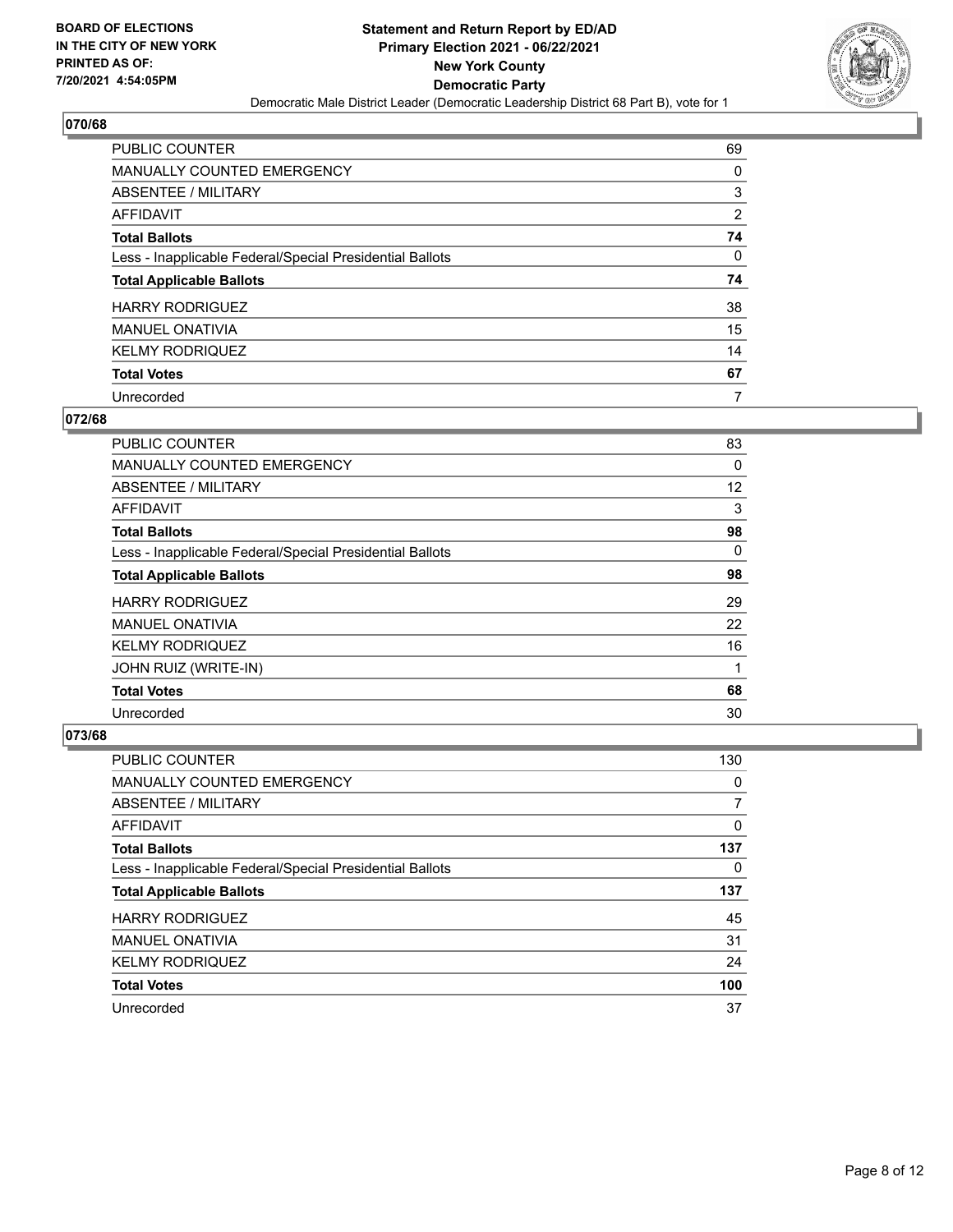

| <b>PUBLIC COUNTER</b>                                    | 116 |
|----------------------------------------------------------|-----|
| <b>MANUALLY COUNTED EMERGENCY</b>                        | 0   |
| ABSENTEE / MILITARY                                      | 20  |
| AFFIDAVIT                                                | 3   |
| <b>Total Ballots</b>                                     | 139 |
| Less - Inapplicable Federal/Special Presidential Ballots | 0   |
|                                                          |     |
| <b>Total Applicable Ballots</b>                          | 139 |
| <b>HARRY RODRIGUEZ</b>                                   | 42  |
| <b>MANUEL ONATIVIA</b>                                   | 29  |
| <b>KELMY RODRIQUEZ</b>                                   | 16  |
| <b>Total Votes</b>                                       | 87  |

#### **079/68**

| PUBLIC COUNTER                                           | 187 |
|----------------------------------------------------------|-----|
| <b>MANUALLY COUNTED EMERGENCY</b>                        | 0   |
| ABSENTEE / MILITARY                                      | 9   |
| <b>AFFIDAVIT</b>                                         |     |
| <b>Total Ballots</b>                                     | 197 |
| Less - Inapplicable Federal/Special Presidential Ballots | 0   |
| <b>Total Applicable Ballots</b>                          | 197 |
| <b>HARRY RODRIGUEZ</b>                                   | 79  |
| <b>MANUEL ONATIVIA</b>                                   | 40  |
| <b>KELMY RODRIQUEZ</b>                                   | 29  |
| <b>Total Votes</b>                                       | 148 |
| Unrecorded                                               | 49  |

| PUBLIC COUNTER                                           | 83 |
|----------------------------------------------------------|----|
| <b>MANUALLY COUNTED EMERGENCY</b>                        | 0  |
| ABSENTEE / MILITARY                                      | 5  |
| AFFIDAVIT                                                | 1  |
| <b>Total Ballots</b>                                     | 89 |
| Less - Inapplicable Federal/Special Presidential Ballots | 0  |
| <b>Total Applicable Ballots</b>                          | 89 |
| <b>HARRY RODRIGUEZ</b>                                   | 34 |
| <b>MANUEL ONATIVIA</b>                                   | 18 |
| <b>KELMY RODRIQUEZ</b>                                   | 13 |
| CORDELL CLEARE (WRITE-IN)                                | 1  |
| UNATTRIBUTABLE WRITE-IN (WRITE-IN)                       | 1  |
| <b>Total Votes</b>                                       | 67 |
| Unrecorded                                               | 22 |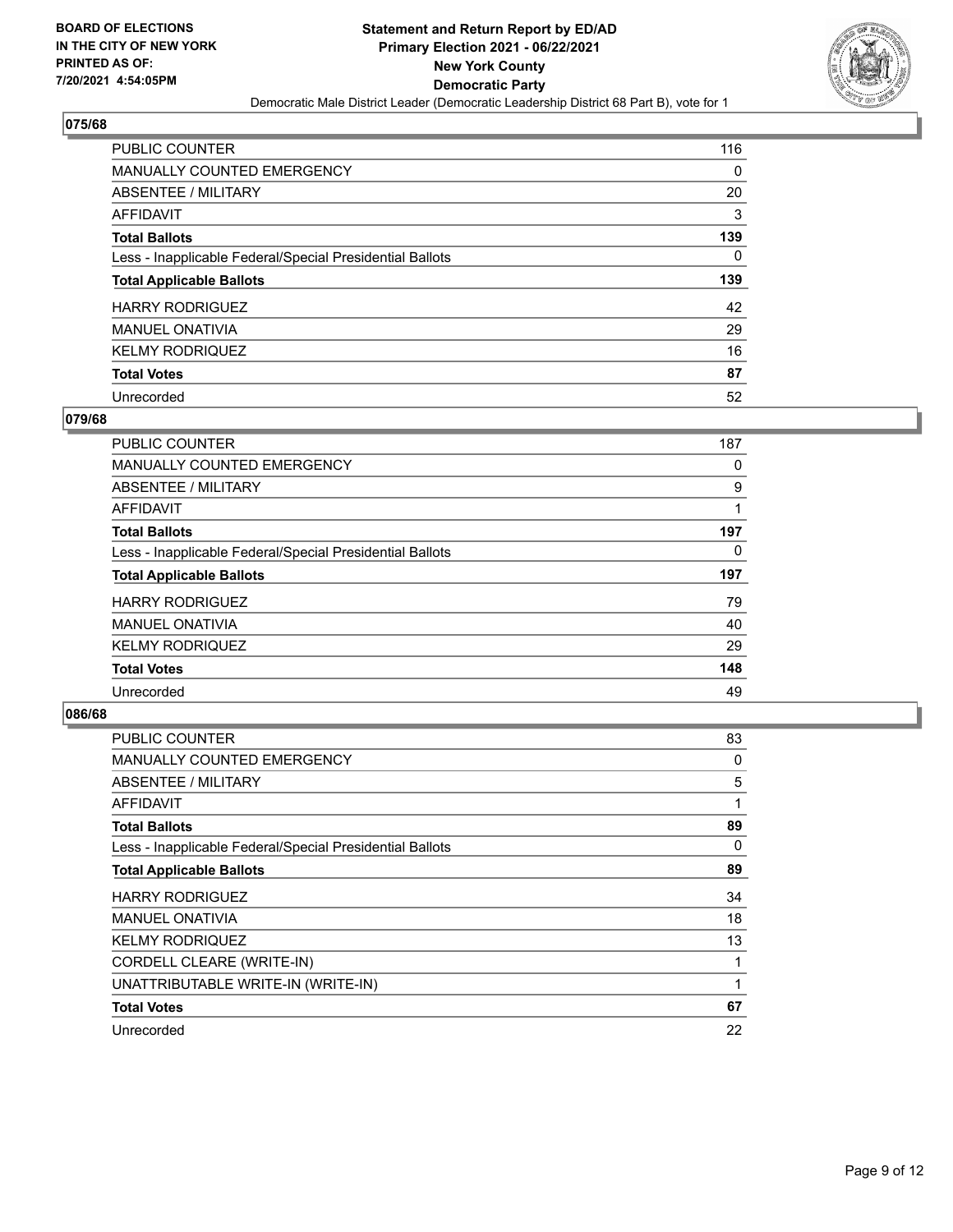

| <b>PUBLIC COUNTER</b>                                    | 126 |
|----------------------------------------------------------|-----|
| <b>MANUALLY COUNTED EMERGENCY</b>                        | 0   |
| <b>ABSENTEE / MILITARY</b>                               | 10  |
| AFFIDAVIT                                                | 0   |
| <b>Total Ballots</b>                                     | 136 |
| Less - Inapplicable Federal/Special Presidential Ballots | 0   |
| <b>Total Applicable Ballots</b>                          | 136 |
|                                                          |     |
| <b>HARRY RODRIGUEZ</b>                                   | 46  |
| <b>MANUEL ONATIVIA</b>                                   | 25  |
| <b>KELMY RODRIQUEZ</b>                                   | 27  |
| <b>Total Votes</b>                                       | 98  |

#### **088/68**

| <b>PUBLIC COUNTER</b>                                    | 97             |
|----------------------------------------------------------|----------------|
| <b>MANUALLY COUNTED EMERGENCY</b>                        | 0              |
| ABSENTEE / MILITARY                                      | $\overline{2}$ |
| AFFIDAVIT                                                | 0              |
| <b>Total Ballots</b>                                     | 99             |
| Less - Inapplicable Federal/Special Presidential Ballots | $\Omega$       |
| <b>Total Applicable Ballots</b>                          | 99             |
| <b>HARRY RODRIGUEZ</b>                                   | 36             |
| <b>MANUEL ONATIVIA</b>                                   | 4              |
| <b>KELMY RODRIQUEZ</b>                                   | 28             |
| <b>Total Votes</b>                                       | 68             |
| Unrecorded                                               | 31             |

| PUBLIC COUNTER                                           | 139 |
|----------------------------------------------------------|-----|
| <b>MANUALLY COUNTED EMERGENCY</b>                        | 0   |
| ABSENTEE / MILITARY                                      | 9   |
| AFFIDAVIT                                                | 0   |
| <b>Total Ballots</b>                                     | 148 |
| Less - Inapplicable Federal/Special Presidential Ballots | 0   |
| <b>Total Applicable Ballots</b>                          | 148 |
| <b>HARRY RODRIGUEZ</b>                                   | 61  |
| <b>MANUEL ONATIVIA</b>                                   | 23  |
| <b>KELMY RODRIQUEZ</b>                                   | 29  |
| FARLEY GULSTOY (WRITE-IN)                                | 1   |
| UNATTRIBUTABLE WRITE-IN (WRITE-IN)                       | 1   |
| <b>Total Votes</b>                                       | 115 |
| Unrecorded                                               | 33  |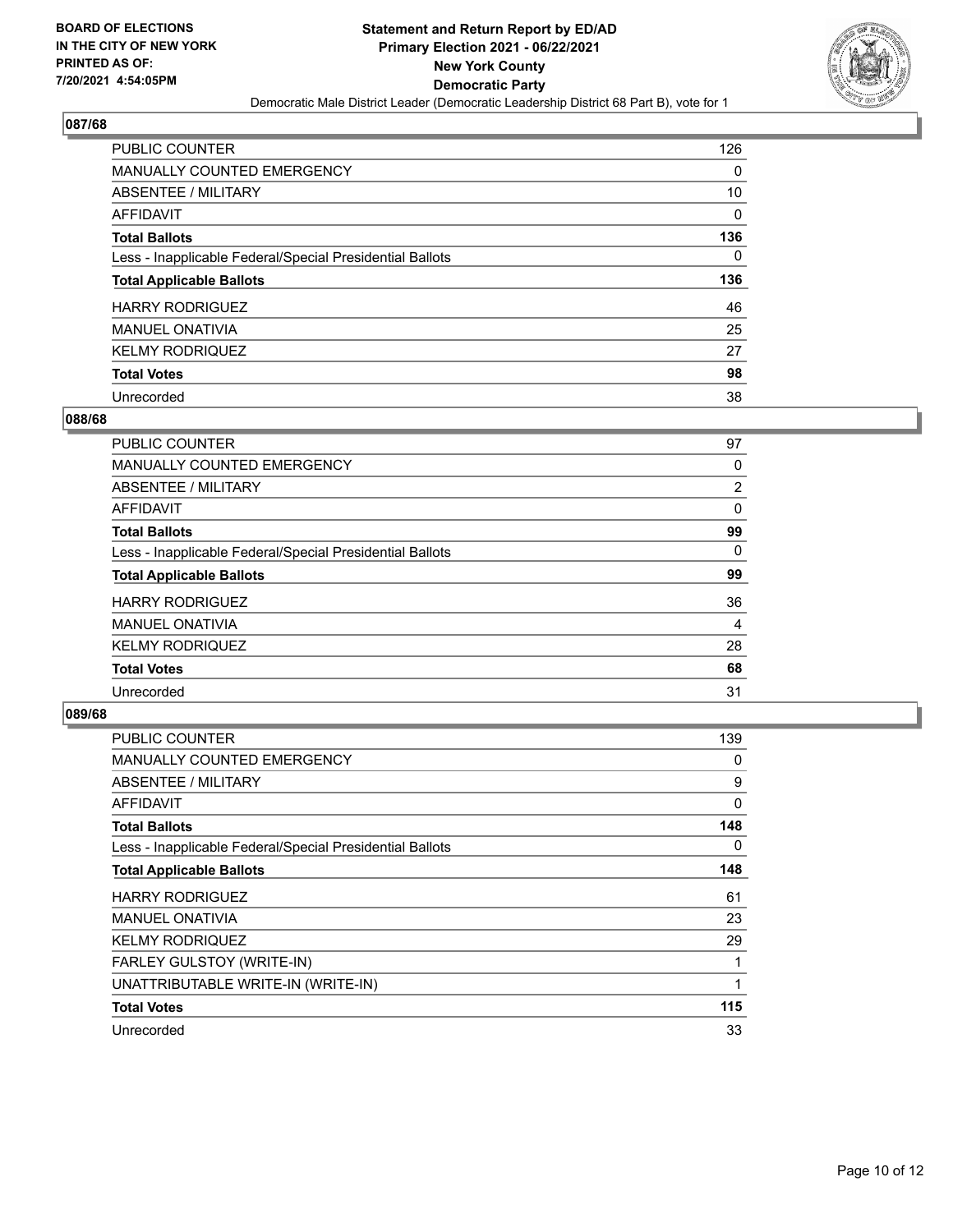

| PUBLIC COUNTER                                           | 55 |
|----------------------------------------------------------|----|
| <b>MANUALLY COUNTED EMERGENCY</b>                        | 0  |
| ABSENTEE / MILITARY                                      | 5  |
| AFFIDAVIT                                                | 0  |
| <b>Total Ballots</b>                                     | 60 |
| Less - Inapplicable Federal/Special Presidential Ballots | 0  |
| <b>Total Applicable Ballots</b>                          | 60 |
| <b>HARRY RODRIGUEZ</b>                                   | 22 |
| <b>MANUEL ONATIVIA</b>                                   | 9  |
| <b>KELMY RODRIQUEZ</b>                                   | 10 |
| <b>Total Votes</b>                                       | 41 |
|                                                          |    |